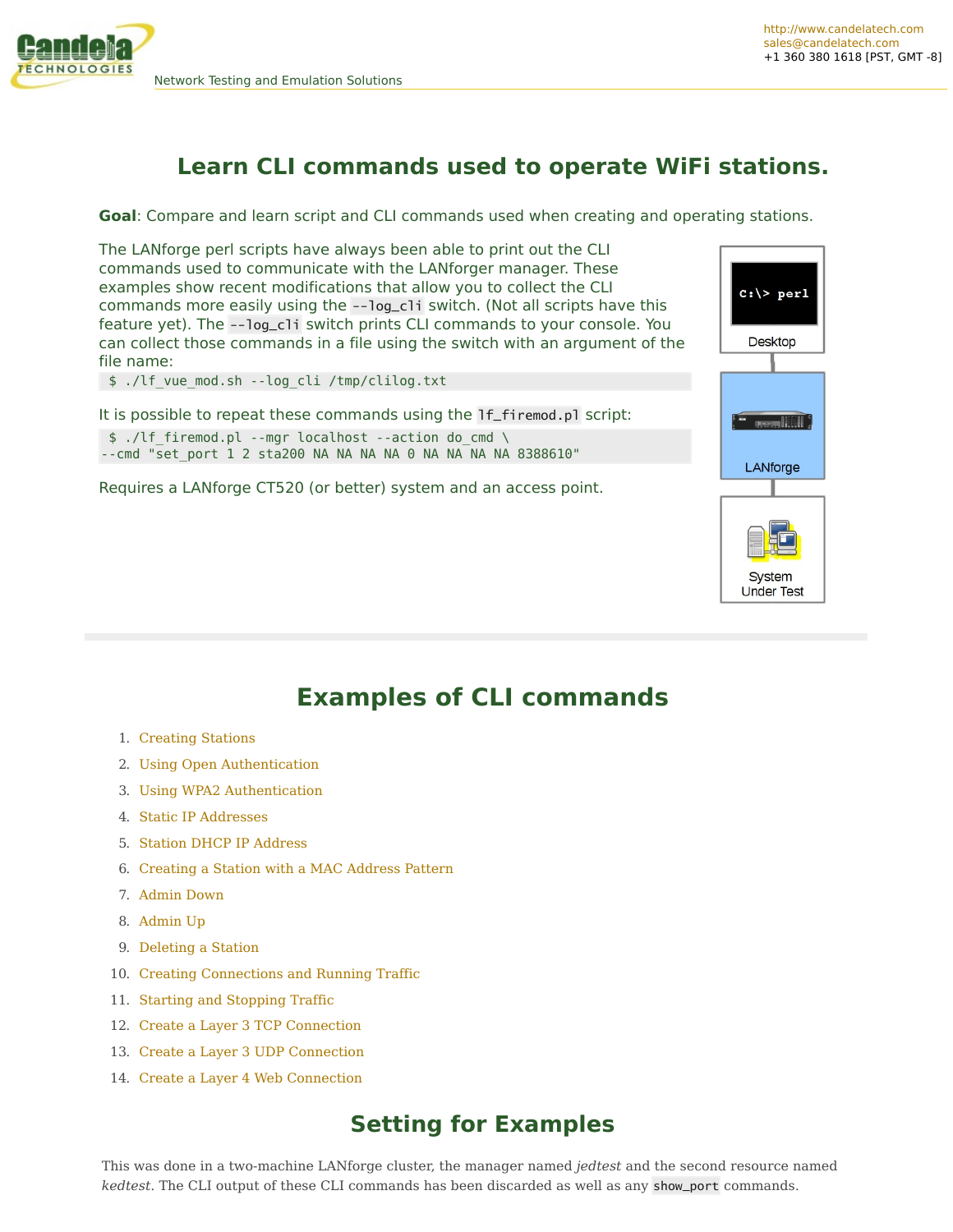The show\_port commands are useful for inspecting the results of previous commands. Often there is useful wait before issuing the show\_port command to allow processing time on the manager. Please inspect the scripts in the /home/lanforge/scripts directory for how and when they tend to sleep.

These commands are also found in the /home/lanforge/DB/DFLT directory files. You cannot run those DB files directly, because they are executed in certain order. However, you can grep for connection- and station-names in those files to find results of GUI commands.

# **Creating Stations**

## **Using Open Authentication**

This station is created with DHCP enabled. That is controlled via *flags* that are descibed in the add\_sta [command](http://candelatech.com/lfcli_ug.php#add_sta).

## **Shell script:**

```
./lf_vue_mod.sh --mgr jedtest --resource 2 --create_sta --name sta100 --radio wiphy0 --security
open --ssid jedtest
```
## **Perl script:**

```
./lf_associate_ap.pl --mgr jedtest --resource 2 --quiet yes --action add --radio wiphy0 --security
open --ssid jedtest --passphrase --first_sta sta100 --first_ip DHCP --num_stations 1
```
#### **CLI command:**

set wifi radio 1 2 wiphy0 NA -1 NA NA NA NA NA NA NA NA 0x1 NA add sta 1 2 wiphy0 sta100 0 jedtest NA [BLANK] AUTO NA 00:0e:8e:8d:8d:e9 8 NA NA NA NA NA set\_port 1 2 sta100 0.0.0.0 255.255.0.0 0.0.0.0 NA 2147483648 00:0e:8e:8d:8d:e9 NA NA NA 84

## **Using WPA2 Authentication**

This station is created with DHCP enabled. That is controlled via *flags* that are descibed in the add\_sta [command](http://candelatech.com/lfcli_ug.php#add_sta). **Shell script:**

```
$ ./lf_vue_mod.sh --mgr jedtest --resource 2 --create_sta --name sta200 \
 --radio wiphy1 --security wpa2 --ssid jedtest --passphrase jedtest1 \
 --log_cli /tmp/clilog.txt
```
## **Perl script:**

```
./lf associate ap.pl --mgr jedtest --resource 2 \setminus--action add --radio wiphy1 --security wpa2 --ssid jedtest \
  --passphrase jedtest1 --first_sta sta200 --first_ip DHCP --num_stations 1
```
## **CLI command:**

set wifi radio 1 2 wiphy1 NA -1 NA NA NA NA NA NA NA NA 0x1 NA add sta 1 2 wiphy1 sta200 1024 jedtest NA jedtest1 AUTO NA 00:0e:8e:6f:01:62 8 NA NA NA NA  $\ge$ set port 1 2 sta200 0.0.0.0 255.255.0.0 0.0.0.0 NA 2147483648 00:0e:8e:6f:01:62 NA NA NA 84

## **Static IP Addresses**

Here is an example of creating a virtual station with a static address: 10.26.2.14/255.255.254.0

## **Shell Script:**

## -- **Perl Script:**

```
./lf_associate_ap.pl --mgr jedtest --resource 2 --action add --radio wiphy1 --first_sta sta203 --
first_ip 10.26.2.4 --netmask 255.255.254.0 --ssid jedtest --security wpa2 --passphrase jedtest1 --
num_stations 1 --wifi_mode abgnAC --log_cli /tmp/clilog.txt
```
## **CLI Command:**

set wifi radio 1 2 wiphy1 NA -1 NA NA NA NA NA NA NA NA 0x1 NA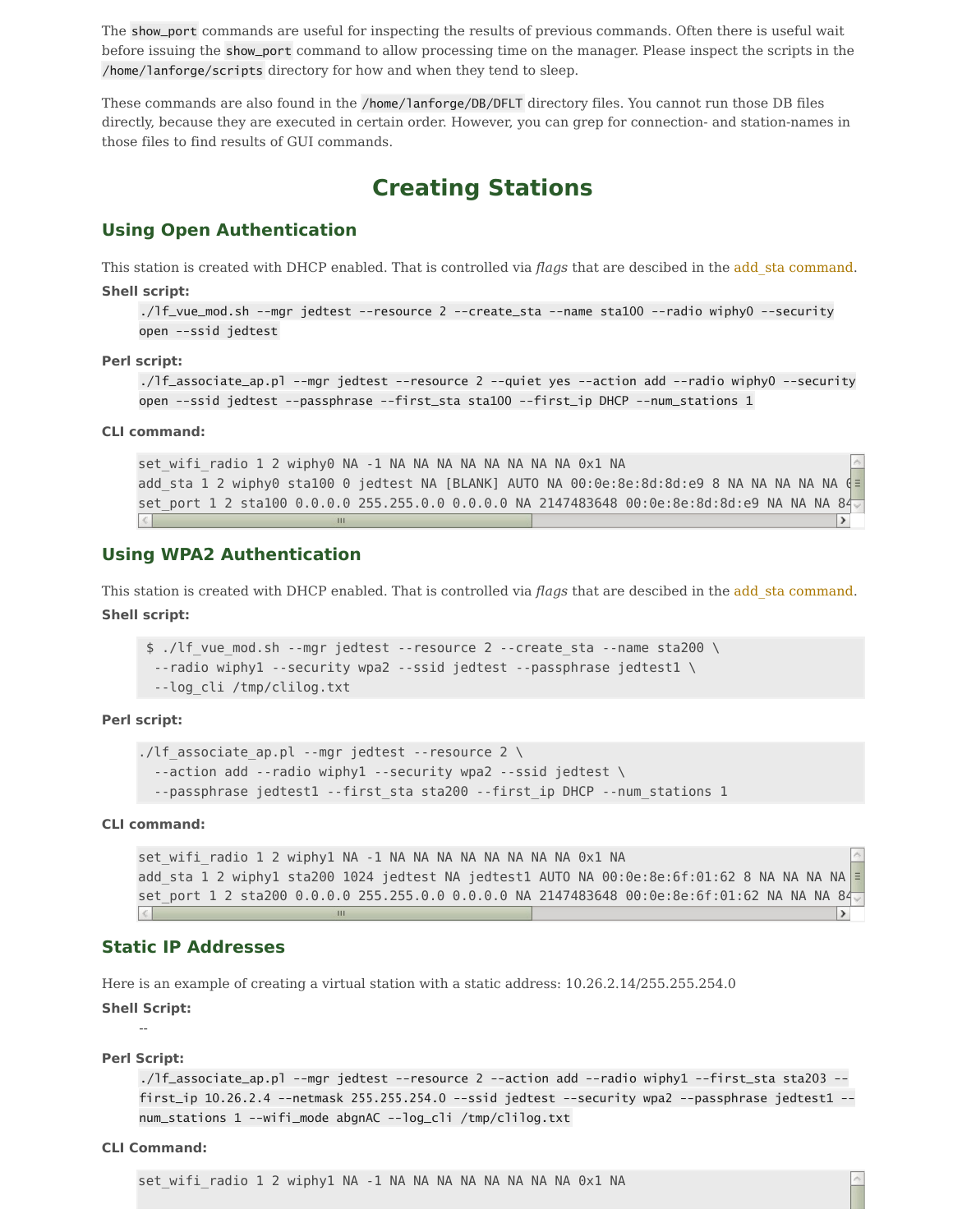```
show_port 1 2 wiphy1
add sta 1 2 wiphy1 sta203 1024 jedtest NA jedtest1 AUTO NA 00:0e:8e:63:50:62 8 NA NA NA NA
set port 1 2 sta100 10.26.2.4 255.255.254.0 0.0.0.0 NA 0 00:0e:8e:63:50:62 NA NA NA 838865
```
## **Station DHCP IP Address**

For the station to gain a DHCP IP address, you have to *[admin-up](http://ctlocal/cookbook.php?vol=cli&book=Station+CLI+Operations&_PRINT#admin_up)* the station.

## **Creating a Station with a MAC Address Pattern**

The lf\_associate\_ap script contains logic that parses a MAC address pattern and produces new MAC addresses. This is not a feature of the LANforge Manager. Your CLI calls to the LANforge manager will not parse the mask.

The pattern nomenclature of the LANforge GUI can also be used when specifying a MAC address for stations:

| XX | keep parent radio octet                |
|----|----------------------------------------|
|    | randomize this octet                   |
|    | 00 - ff assign this value to the octet |

## **Shell script:**

--

#### **Perl script:**

```
./lf_associate_ap.pl --mgr jedtest --resource 2 --action add --radio wiphy1 --first_sta sta205 --
first_ip 10.26.2.4 --netmask 255.255.254.0 --ssid jedtest --security wpa2 --passphrase jedtest1 --
num_stations 1 --mac-pattern '4e:xx:xx:xx:*:01' --log_cli /tmp/clilog.txt
```
#### **CLI command:**

```
set_wifi_radio 1 2 wiphy1 NA -1 NA NA NA NA NA NA NA NA 0x1 NA
show_port 1 2 wiphy1
add sta 1 2 wiphy1 sta205 1024 jedtest NA jedtest1 AUTO NA 4e:0e:8e:43:f1:01 8 NA NA NA NA
set port 1 2 sta205 10.26.2.4 255.255.254.0 0.0.0.0 NA 0 4e:0e:8e:43:f1:01 NA NA NA 8388654
                                                                                             \rightarrow
```
## **Admin Down**

#### **Shell script:**

```
./lf_vue_mod.sh --mgr jedtest --resource 2 --down --name sta200 --log_cli /tmp/clilog.txt --quiet
1
```
## **Perl script:**

```
./lf_portmod.pl --manager jedtest --card 2 --port_name sta200 --set_ifstate down
```
#### **CLI command:**

set port 1 2 sta200 NA NA NA NA 1 NA NA NA NA 8388610

## **Admin Up**

## **Shell script:**

```
./lf_vue_mod.sh --mgr jedtest --resource 2 --up --name sta200 --log_cli /tmp/clilog.txt --quiet 1
```
**Perl script:**

./lf\_portmod.pl --manager jedtest --card 2 --port\_name sta200 --set\_ifstate up

## **CLI command:**

set\_port 1 2 sta200 NA NA NA NA 0 NA NA NA NA 8388610

## **Delete Station**

**Shell script:**

./lf\_vue\_mod.sh --mgr jedtest --resource 2 --delete\_sta --name sta200 --log\_cli /tmp/clilog.txt - quiet 1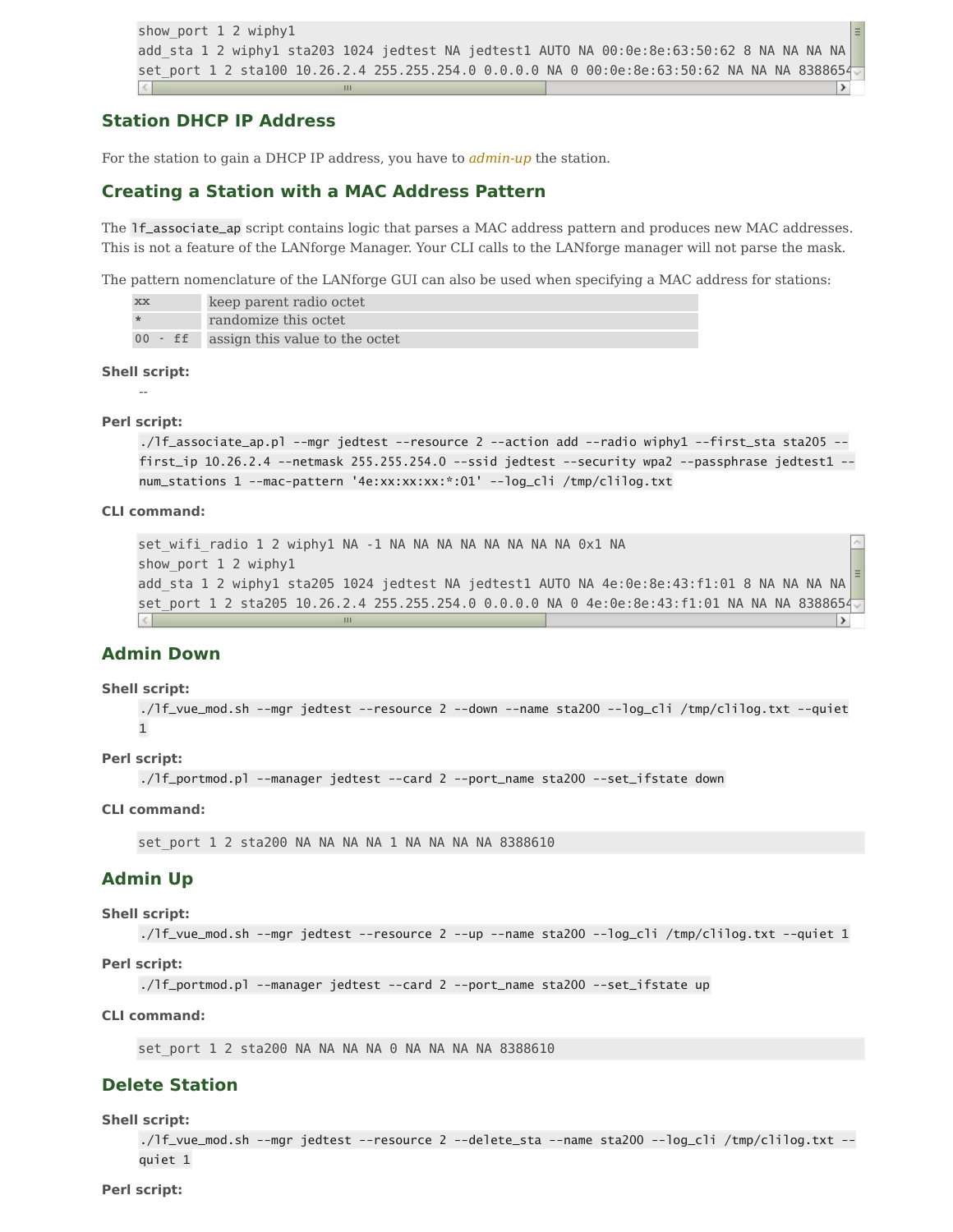## **CLI command:**

rm\_vlan 1 2 sta100

# **Creating Connections and Running Traffic**

LANforge can create Layer-3 and Layer-4 connections using the lf\_vue\_mod.sh script. When connections are created, they exist in a *stopped* state. Connections can then have their state changed to *RUNNING* to start traffic.

## **Starting and Stopping Traffic**

Layer-3 and Layer-4 connections both subject to the states STOPPED, RUNNING, and QUIECSE.

### **Shell script:**

./lf\_vue\_mod.sh --mgr jedtest --start\_cx --name tcp200 --log\_cli /tmp/clilog.txt --quiet 1

./lf vue mod.sh --mgr jedtest --stop cx --name tcp200 --log cli /tmp/clilog.txt --quiet 1

#### **Perl script:**

./lf firemod.pl --mgr jedtest --action do cmd --cmd "set cx state default tm tcp200 RUNNING"

./lf\_firemod.pl --mgr jedtest --action do\_cmd --cmd "set\_cx\_state default\_tm tcp200 STOPPED"

#### **CLI commands:**

set cx state default tm tcp200 RUNNING

set cx state default tm tcp200 STOPPED

## **Create a Layer 3 TCP Connection**

## **Shell script:**

./lf\_vue\_mod.sh --mgr jedtest --resource 2 --create\_cx --name tcp200 --tcp --sta sta200 --port eth1  $-$ bps 1000000  $-$ -loq\_cli /tmp/cliloq.txt  $-$ -quiet 1

**Perl script:**

```
./lf_firemod.pl --mgr jedtest --resource 2 --action create_endp --endp_name tcp200-A --spee
./lf_firemod.pl --mgr jedtest --resource 2 --action create_endp --endp_name tcp200-B --spee
./lf firemod.pl --mgr jedtest --resource 2 --action create cx --cx name tcp200 --cx endps
\vert \langle \vert
```
## **CLI commands:**

add\_endp tcp200-A 1 2 sta200 lf\_tcp -1 NA 1000000 1000000 NA -1 -1 increasing NO NA 0 0 set endp report timer tcp200-A 5000 add endp tcp200-B 1 2 eth1 lf tcp -1 NA 1000000 1000000 NA -1 -1 increasing NO NA 0 0 set endp report timer tcp200-B 5000 add cx tcp200 default tm tcp200-A tcp200-B set cx report timer default tm tcp200 5000 NA

## **Create a Layer 3 UDP Connection**

## **Shell script:**

```
./lf_vue_mod.sh --mgr jedtest --resource 2 --create_cx --name upd200 --udp --sta sta200 --port eth1
--bps 2000000 --log_cli /tmp/clilog.txt --quiet 1
```
**Perl script:**

./lf firemod.pl --mgr jedtest --resource 2 --log cli /tmp/clilog.txt --quiet 1 --action cr $\epsilon$ ./lf\_firemod.pl --mgr jedtest --resource 2 --log\_cli /tmp/clilog.txt --quiet 1 --action creatend --./lf firemod.pl --mgr jedtest --resource 2 --log cli /tmp/clilog.txt --quiet 1 --action cre  $\rightarrow$